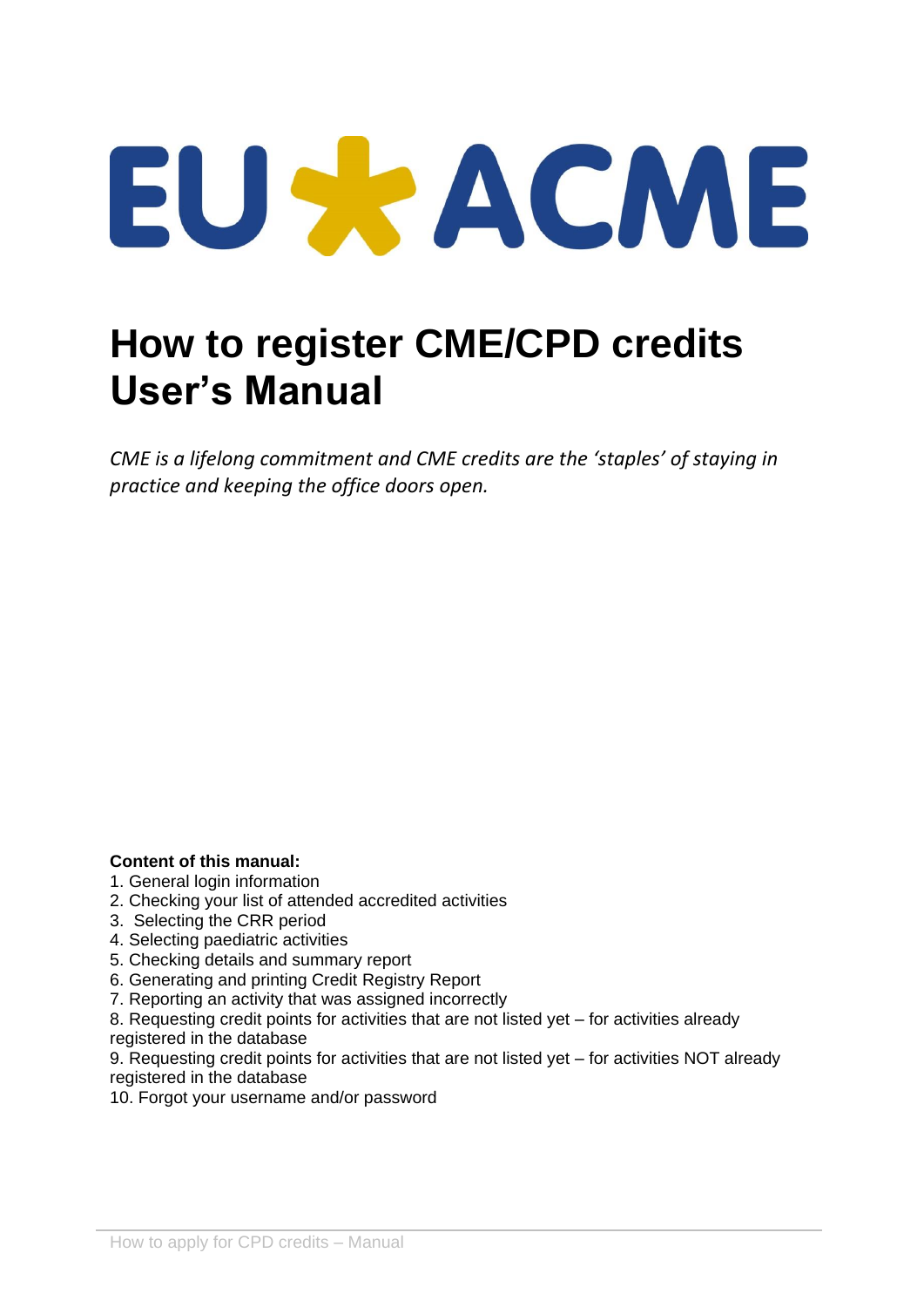#### **1. General login information**

Go to the webpage of the EU-ACME Programme – [www.eu-acme.org](http://www.eu-acme.org/) and click on the *SIGN IN* button.



#### **European Urology - Accredited Continuing Medical Education**

The EU-ACME Programme in the initiative resulting from a close collaboration between the European Board of Urology (EBU) and the European Association of Urology (EAU).

Its primary task is assistance in the implementation, promotion and organization of Continuing Medical Education (CME) and Continuing Professional Development (CPD) among European urologists.

#### **EU-ACME Office offers:**

- · registration of credit points for members of the urological society
- participating in the EU-ACME programme, · access to the online CME/CPD credit system
- . the EU-ACME membership card for urologist participating in the programme,
- . yearly Credit Registry Report listing all collected CME/CPD credit points,
- · registration of accredited on national and/or European level CME events,
- · assistance in obtaining European Accreditation.

#### The pop-up will show up where you will be requested to enter your username and password.

| <b>About EU-ACME</b> | <b>CME/CPD</b> credit system          | Physicians                     | <b>CME</b> providers | Contact | <b>MyCME</b> |
|----------------------|---------------------------------------|--------------------------------|----------------------|---------|--------------|
|                      | Please log in<br>Username<br>Password |                                | <b>Submit</b>        |         |              |
|                      |                                       | Forgotten your log-in details? | Cancel               |         |              |

After clicking on SUBMIT button you will be logged to your personal webpage – MyCME where you may:

- check and edit your personal data,
- check the collected credit points,
- add missing activities

<u>man and a straight the </u>

- generate and print Credit Registry Report
- change your password.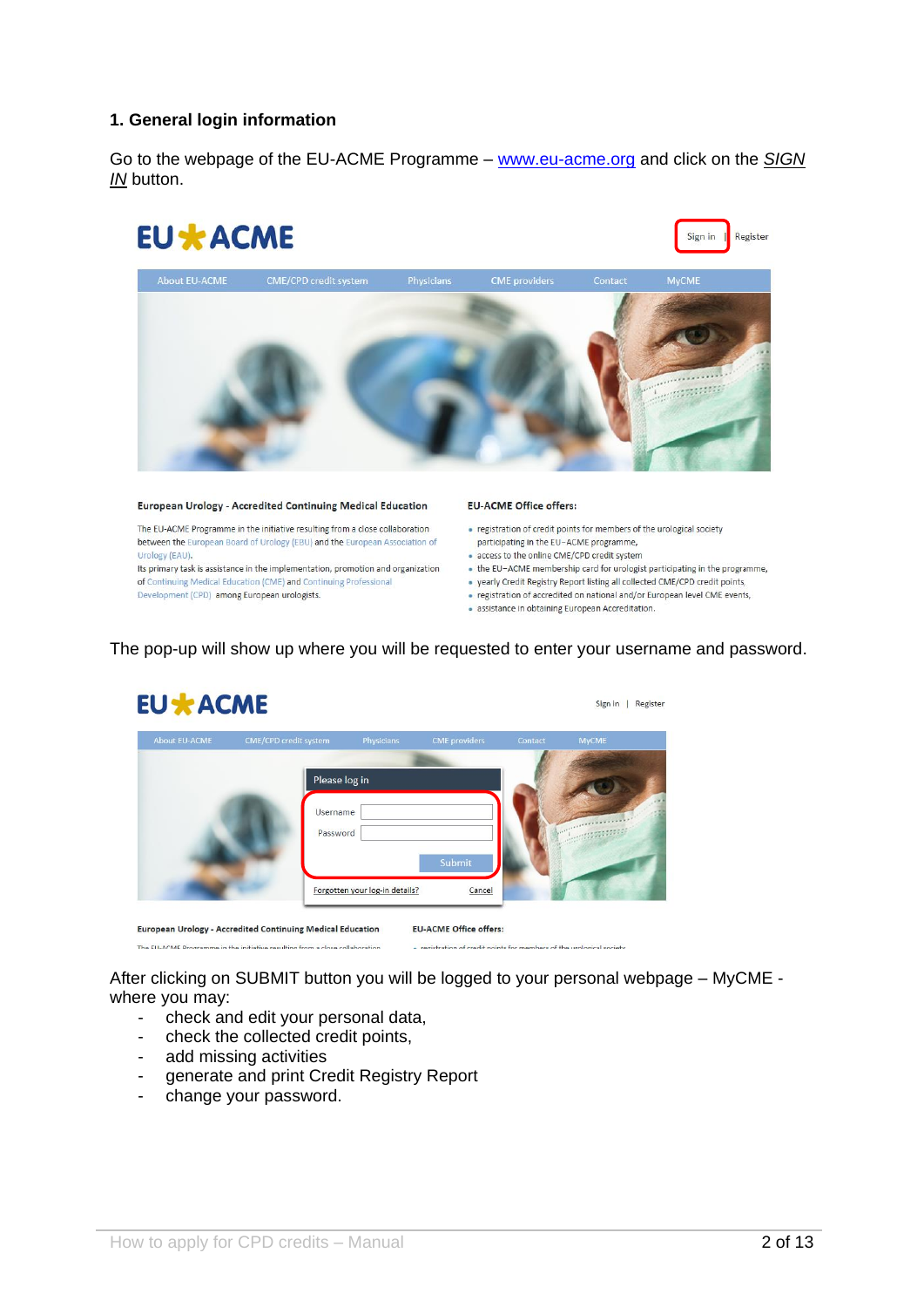#### **2. Checking your list of attended accredited activities**

When clicking on the Credit Registry Report button you will enter the list with the activities you attended for which the credit points were granted.

#### **EU \* ACME** About EU-ACME **Credit Registry Report Credit Registry Report Personal data** You can select a startdate and a **Edit personal data**  $\overline{\mathbb{R}}$ Startdate:  $2014 - 01 - 01$ Enddate:  $2014 - 12 - 31$  $\boxed{50}$ **Credit Registry Report** Refresh Show all Paediatric ac **Accreditation of activities Request for European** accreditation of LEE **Request for registration of** Click here to go the "Credits details" **CME/CPD activity** Click here to go the "Total credits summary" Contact the EU-ACME office

#### **3. Selecting the CRR period**

The standard settings are showing the activities from the current year.

In order to view activities from other periods you need to either change the *STARTDATE* and *ENDDATE* (by clicking of the calendar next to the date) or click on the button *SHOW ALL*.

**Credit Registry Report** 

| You can select a startdate and an enddate in the fields below: |                                                              |  |  |  |  |  |  |
|----------------------------------------------------------------|--------------------------------------------------------------|--|--|--|--|--|--|
| Startdate:                                                     | $\boxed{5}$<br>2014-01-01                                    |  |  |  |  |  |  |
| <b>Enddate:</b>                                                | 2014-12-31<br> ⊞o                                            |  |  |  |  |  |  |
|                                                                | Show all $\Box$ Paediatric activities only<br><b>Refresh</b> |  |  |  |  |  |  |

#### **4. Selecting paediatric activities**

If you are a member of the European Society for Paediatric Urology (ESPU) you may check and select only paediatric activities.

|  | <b>Credit Registry Report</b> |  |
|--|-------------------------------|--|
|--|-------------------------------|--|

| You can select a startdate and an enddate in the fields below: |                                                       |  |  |  |  |  |  |
|----------------------------------------------------------------|-------------------------------------------------------|--|--|--|--|--|--|
| Startdate:                                                     | $\overline{ }$<br>2014-01-01                          |  |  |  |  |  |  |
| Enddate:                                                       | 2014-12-31<br> ⊞o                                     |  |  |  |  |  |  |
|                                                                | Show all $\Box$ Paediatric activities only<br>Refresh |  |  |  |  |  |  |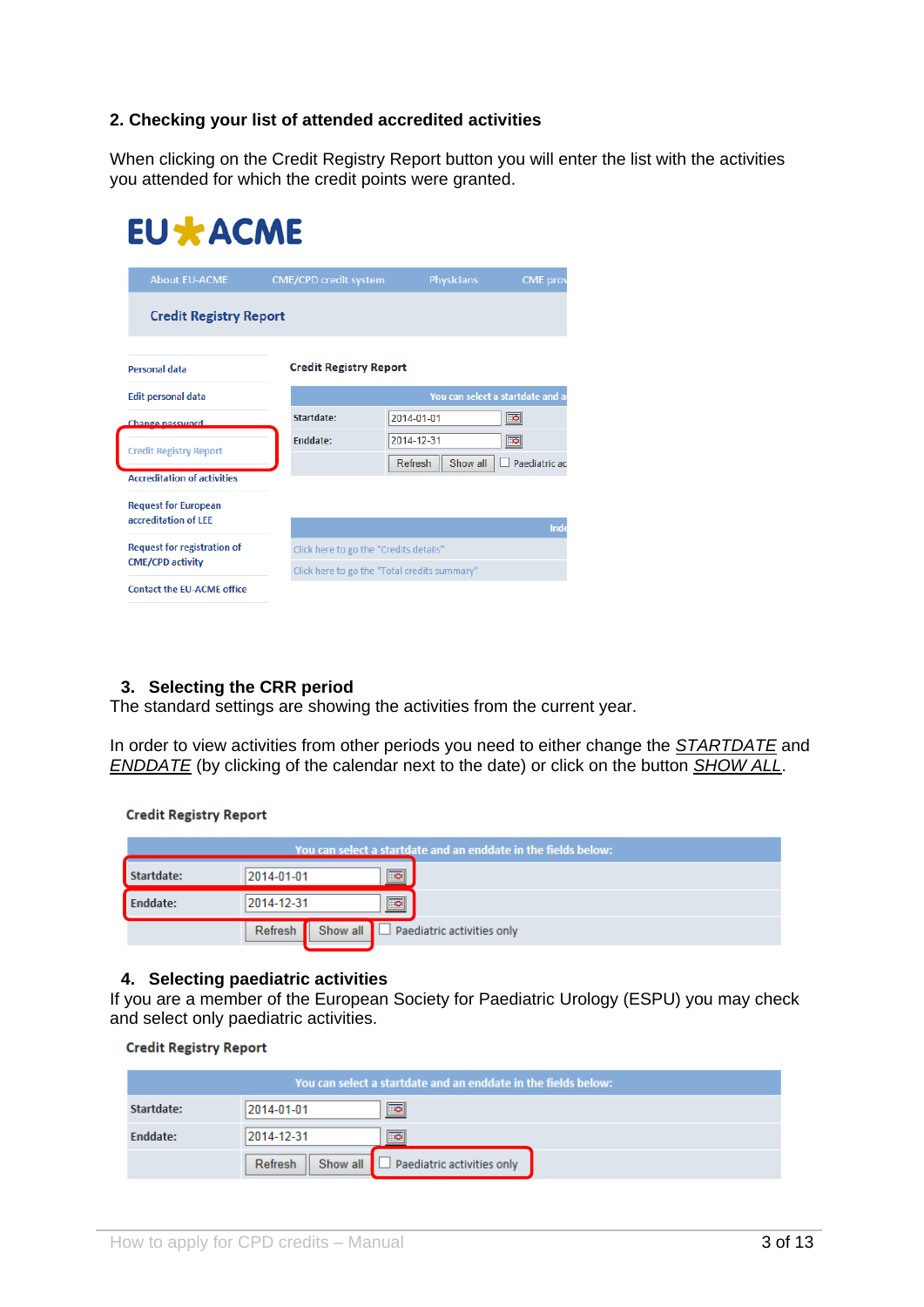#### **5. Checking details and summary report**

By clicking on the *CREDIT DETAILS* – you will be routed to the list of all activities



while by clicking on *TOTAL CREDITS SUMMARY* – you will be routed to the summary of collected credits by category and year.

*CREDIT DETAILS* – shows listed activities with code, title, date, place and number of assigned credits.

| Code              | <b>Activity</b><br><b>Description</b>                   | <b>Date</b> | <b>City</b> | <b>Country</b>                               | Cat.   | <b>Credits</b> | <b>Uploaded documents</b>                   |   |
|-------------------|---------------------------------------------------------|-------------|-------------|----------------------------------------------|--------|----------------|---------------------------------------------|---|
| ACC10             | EBU<br>Accreditation 31 Dec<br>Committee                | 2010        |             | 01 Jan - Arnhem Netherlands, 5<br><b>The</b> |        | 2.00           |                                             | d |
| ACC <sub>11</sub> | EBU<br>Accreditation 31 Dec<br>Committee<br>2011        | 2011        |             | 01 Jan - Arnhem Netherlands, 5<br>The        |        | 2.00           |                                             | a |
| ACC12             | <b>EBU</b><br>Accreditation 31 Dec<br>Committee<br>2012 | 2012        |             | 01 Jan - Arnhem Netherlands, 5<br><b>The</b> |        |                | 2.00 UEMS_Report_of_meeting_Feb_2014.docx 3 |   |
| <b>Sub Total</b>  |                                                         |             |             |                                              |        | 6.00           |                                             |   |
|                   |                                                         |             |             |                                              | Total: | 6.00           |                                             |   |

Additionally when you register an activity and upload a copy of a proof (e.g. certificate of attendance) it will be listed next to the event. You have always access to all your certificates.

|              | <b>Credit summary report</b> | <b>Total</b>      |            |                |  |
|--------------|------------------------------|-------------------|------------|----------------|--|
|              | CPD Cat. 5                   | <b>CME</b>        | <b>CPD</b> | <b>CME+CPD</b> |  |
| 2010         | 2.00                         | 0.00 <sub>1</sub> | 2.00       | 2.00           |  |
| 2011         | 2.00                         | 0.00              | 2.00       | 2.00           |  |
| 2012         | 2.00                         | 0.00              | 2.00       | 2.00           |  |
| <b>Total</b> | 6.00                         | 0.00              | 6.00       | 6.00           |  |

#### *CREDITS SUMMARY* – shows the total number of collected credits per category and year.

#### **6. Generating and printing Credit Registry Report**

After the required period is selected you may generate and print the Credit Registry Report (CRR) online.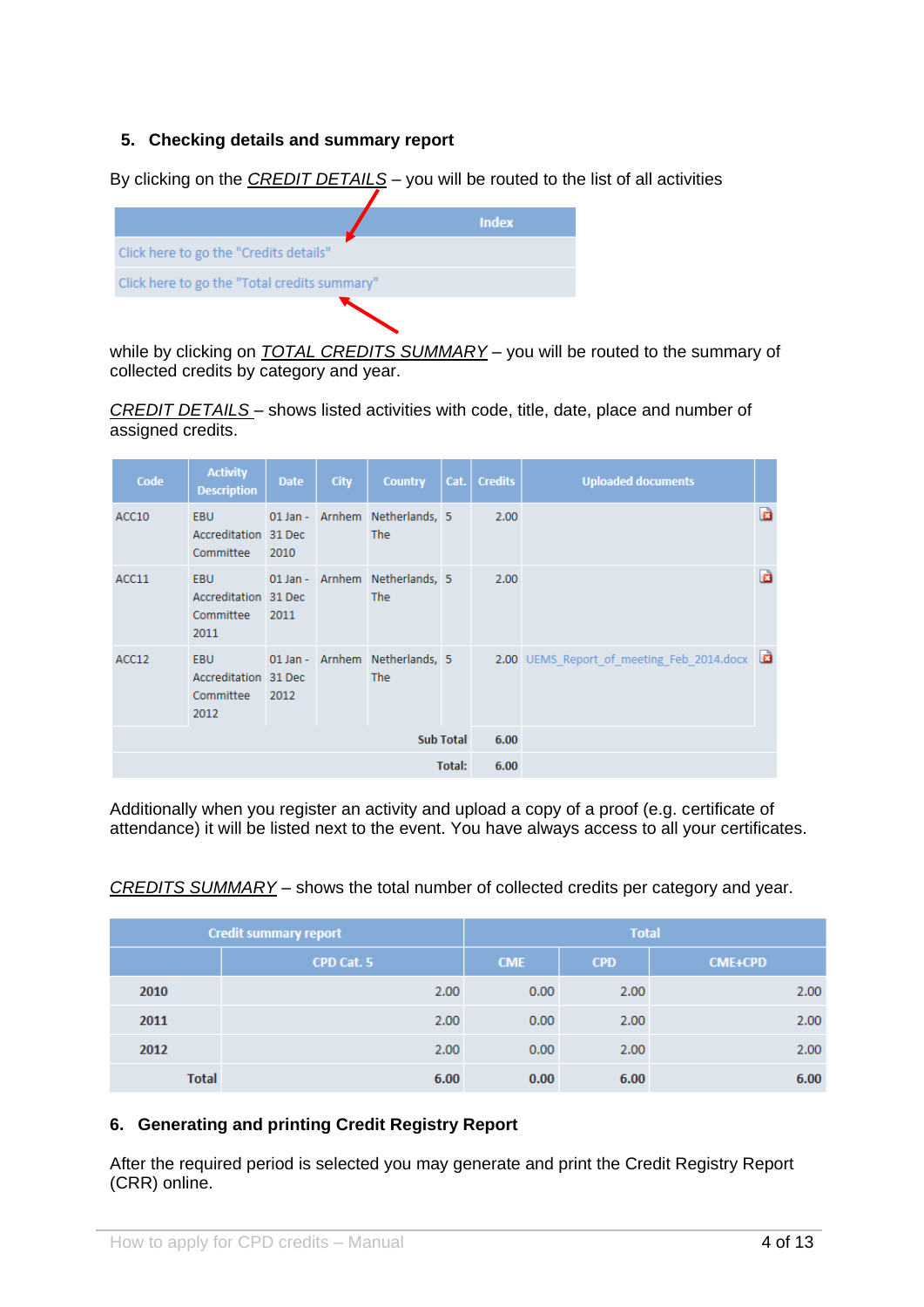By clicking on *DOWNLOAD REPORT IN PDF* button the CRR will be generated based on selected period in PDF format which you may either print or save to your local directory.

By clicking on *OPEN REPORTS IN BROWSER* button the CRR will open in separate window of the internet browser.<br>Credit Registry Report

| You can select a startdate and an enddate in the fields below: |                                                                     |  |  |  |  |  |
|----------------------------------------------------------------|---------------------------------------------------------------------|--|--|--|--|--|
| Startdate:                                                     | 2010-01-01<br>⊞o                                                    |  |  |  |  |  |
| Enddate:                                                       | 2014-04-17<br>$\overline{ }$                                        |  |  |  |  |  |
|                                                                | Refresh $\parallel$ Show all $\parallel$ Paediatric activities only |  |  |  |  |  |

| Index                                        |
|----------------------------------------------|
| Click here to go the "Credits details"       |
| Click here to go the "Total credits summary" |

I will generate and print my CRR online. I do not wish to receive a copy by regular mail.

| Download reports in PDF | Open reports in browser |
|-------------------------|-------------------------|
|                         |                         |

#### a. CRR online – no hard copy

If you would prefer to generate and print the hard copy of the CRR yourself and do not wish to receive a hard copy of the CRR anymore please check the below marked box.<br>Credit Registry Report

| You can select a startdate and an enddate in the fields below: |                                                       |  |  |  |  |  |
|----------------------------------------------------------------|-------------------------------------------------------|--|--|--|--|--|
| Startdate:                                                     | 2010-01-01<br>▩                                       |  |  |  |  |  |
| Enddate:                                                       | 2014-04-17<br> ⊞o                                     |  |  |  |  |  |
|                                                                | Show all $\Box$ Paediatric activities only<br>Refresh |  |  |  |  |  |

| <b>Index</b>                                                                              |
|-------------------------------------------------------------------------------------------|
| Click here to go the "Credits details"                                                    |
| Click here to go the "Total credits summary"                                              |
|                                                                                           |
|                                                                                           |
| I will generate and print my CRR online. I do not wish to receive a copy by regular mail. |
| Download reports in PDF<br>Open reports in browser                                        |

**7.** 

#### **Reporting an activity that was assigned incorrectly**

If one of the activities is incorrectly entered you may click on the icon to inform the EU-ACME office that this activity was incorrectly assigned.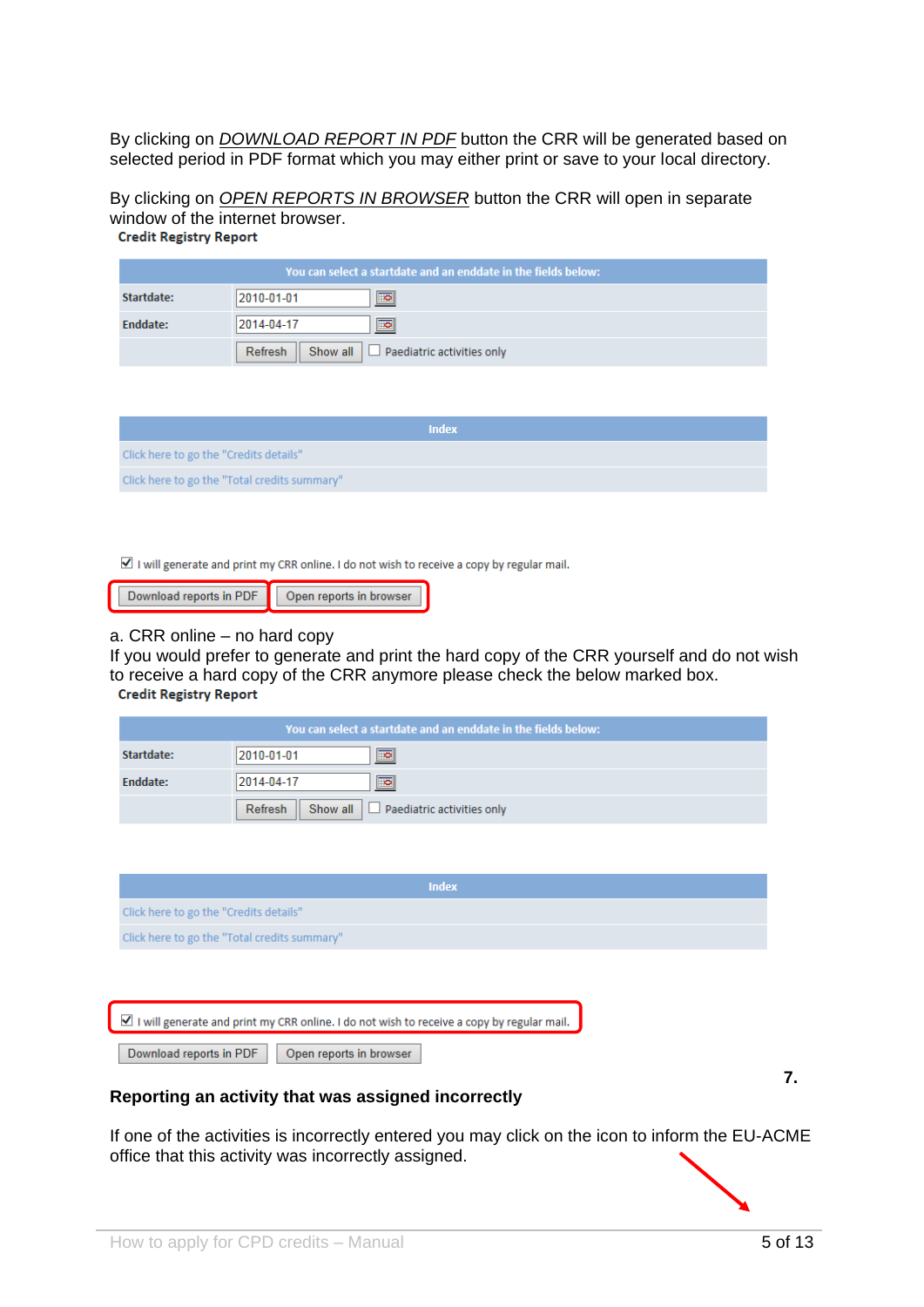| Code  | <b>Activity</b><br><b>Description</b>           | Date | City   Country   Cat.   Credits       |      | Uploaded documents |  |
|-------|-------------------------------------------------|------|---------------------------------------|------|--------------------|--|
| ACC10 | <b>EBU</b><br>Accreditation 31 Dec<br>Committee | 2010 | 01 Jan - Arnhem Netherlands, 5<br>The | 2.00 |                    |  |

After clicking on the button the window will pop-up where you can put the note to the office and then click on the button *SEND REPORT*. The message will be send to the EU-ACME office.

#### Report incorrect assigned activity

Here you can send an email to the EU-ACME office when your activity is incorrectly assigned. If you want to make a note, please fill in the note field.

| The following activity is incorrectly assigned: |                                      |
|-------------------------------------------------|--------------------------------------|
| Code:                                           | ACC <sub>10</sub>                    |
| <b>Activity Description:</b>                    | <b>EBU Accreditation Committee</b>   |
| <b>EU-ACME Member Id:</b>                       | no EU-ACME member! EAU ID: 078665    |
| Note (Optional):                                |                                      |
|                                                 |                                      |
|                                                 |                                      |
|                                                 | <b>Close Window</b><br>Send report > |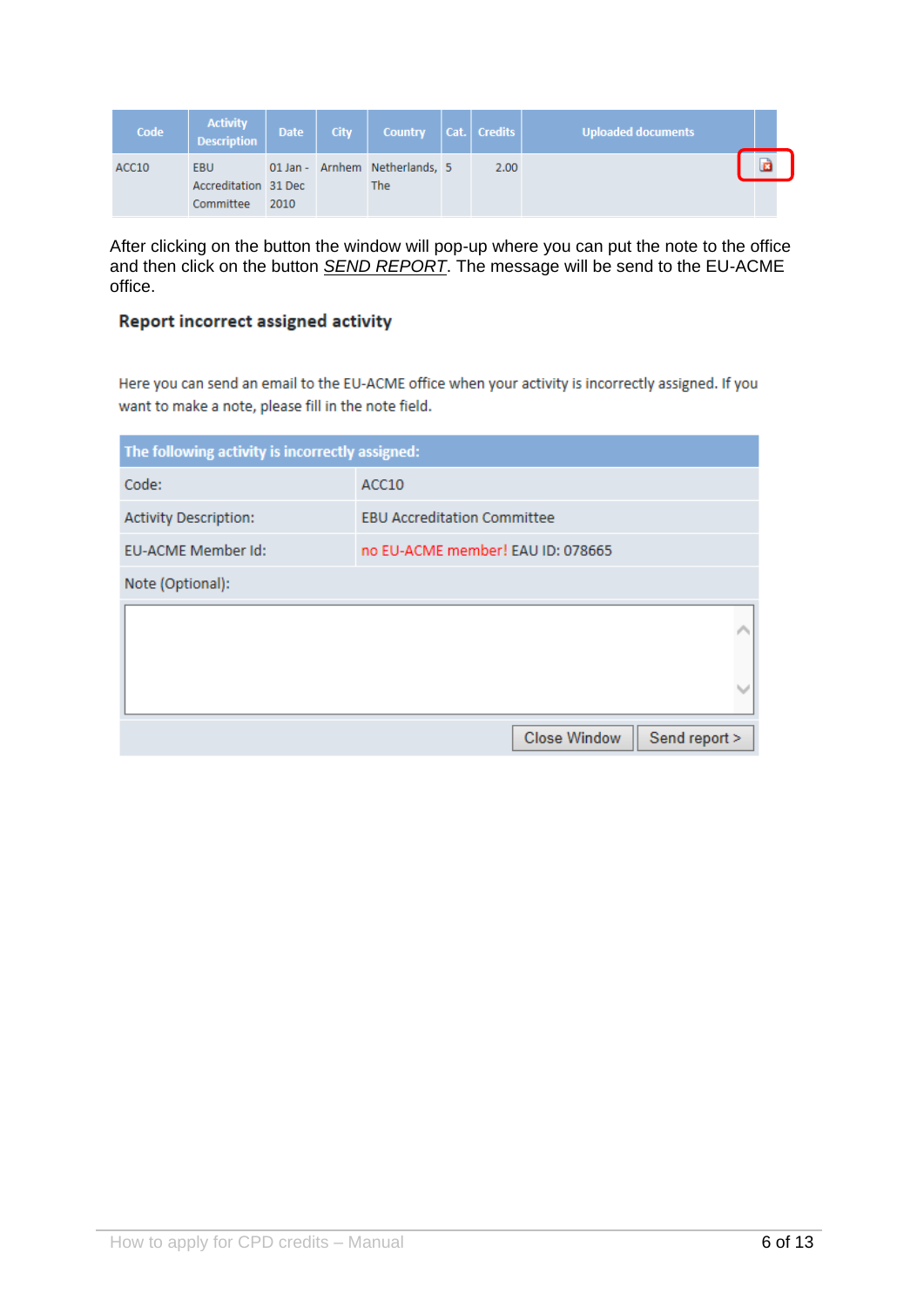#### **8. Requesting credit points for activities that are not on your list yet – for activities already registered in the database**

If you would like to register activity which is not yet listed under your account please click on REQUEST FOR REGISTRATION OF CME/CPD ACTIVITY.

| <b>EU * ACME</b>                                              |                                                     |                                    |                               |         | Welcome B. Adamczyk  <br>Sign out |
|---------------------------------------------------------------|-----------------------------------------------------|------------------------------------|-------------------------------|---------|-----------------------------------|
| <b>About EU-ACME</b>                                          | CME/CPD credit system                               | <b>Physicians</b>                  | <b>CME</b> providers          | Contact | <b>MyCME</b>                      |
|                                                               | <b>Request for registration of CME/CPD activity</b> |                                    |                               |         |                                   |
| <b>Personal data</b>                                          | <b>Request for Accreditation EU-ACME Member</b>     |                                    |                               |         |                                   |
| <b>Edit personal data</b>                                     | Step 1 - Select the activity type                   |                                    |                               |         |                                   |
| <b>Change password</b>                                        |                                                     |                                    |                               |         |                                   |
| <b>Credit Registry Report</b>                                 | Requestor:                                          | Mrs. B. Adamczyk                   | Mr. E.N. Van Kleffensstraat 5 |         |                                   |
| <b>Accreditation of activities</b>                            |                                                     | 6842 CV Arnhem<br>Netherlands, The |                               |         |                                   |
| <b>Request for European</b><br>accreditation of LEE           | <b>Activity type</b>                                |                                    |                               | ◡       |                                   |
| <b>Request for registration of</b><br><b>CME/CPD activity</b> |                                                     |                                    |                               |         | Go to step 2 - Activity details > |
| <b>Contact the EU-ACME office</b>                             |                                                     |                                    |                               |         |                                   |

#### **Request for Accreditation EU-ACME Member**

#### Step 1 - Select the activity type

| Requestor:    | Mrs. B. Adamczyk<br>Mr. E.N. Van Kleffensstraat 5<br>6842 CV Arnhem<br>Netherlands, The                                                                                             |
|---------------|-------------------------------------------------------------------------------------------------------------------------------------------------------------------------------------|
| Activity type | Participant in the event<br>Lecture / presentation (teaching activities)<br>Participation in the committees<br>Scientific publication<br>Other<br>Go to step 2 - Activity details > |

**Step 1:** From the drop down list you need to choose correct activity type:

- participation in the event,
- lecture (teaching activities),
- presentation,
- scientific publication,
- other.

After the correct activity type is chosen you may click on the GO TO STEP 2 – ACTIVITY DETAILS button.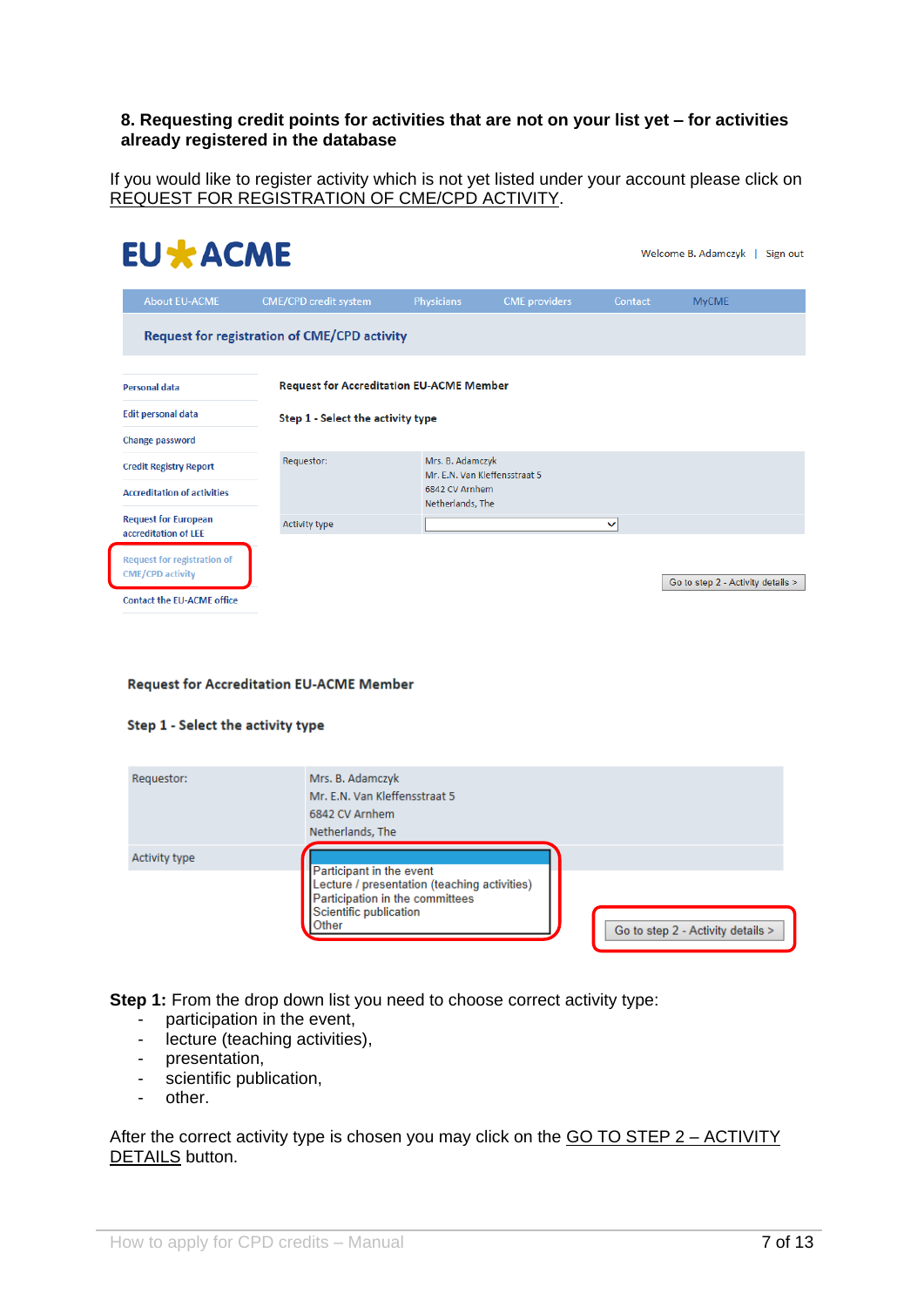**Step 2:** First search for activity – it is possible that the activity is already registered in our database. Select accredited activity you participated in. The selection can be done by Activity name, Activity type, country, city or dates or combination of these data.

#### **Request for Accreditation EU-ACME Member**

#### Step 2 - Select the activity

|                                           | Here:                                                                             |
|-------------------------------------------|-----------------------------------------------------------------------------------|
| <b>Search by Activity name:</b>           |                                                                                   |
| Search by activity type:                  | $\checkmark$                                                                      |
| Search by country:                        | $\checkmark$                                                                      |
| Search by city:                           |                                                                                   |
| Start date:                               | Select a date by clicking the icon.<br>$\blacksquare$                             |
| End date:                                 | Select a date by clicking the icon.<br>2014-05-15<br>$\boxed{\circ}$<br>Search >> |
| < Go to Step 1 - Select the activity type | Go to step 3 - Indicate participated dates >                                      |

Clicking on << or >> will change the year. Clicking on  $<$  or  $>$  will change the month.

#### **Request for Accreditation EU-ACME Member** May, 2014 Step 2 - Select the  $\lceil \mathcal{R} \rceil$ Today k wk Sun Mon Tue Wed Thu Fri Sat filling one o  $\overline{3}$  $17$  $\overline{z}$ 1 **Search by Activity nam** 18  $\overline{4}$ 5 6  $\overline{7}$ 8 9  $10$ 19  $14$  15 16 17 11 12 13 Search by activity type: 20 23 18 19 20  $21$ 22 24 Search by country: 28 29 30 21 25 26 27 31 Search by city: Prev. month (hold for menu) Start date: .cn  $\overline{\mathbb{R}}$ 2014-05-15

After entering the selection criteria and clicking on the SEARCH button the list of all accredited activities corresponding with the selection is displayed.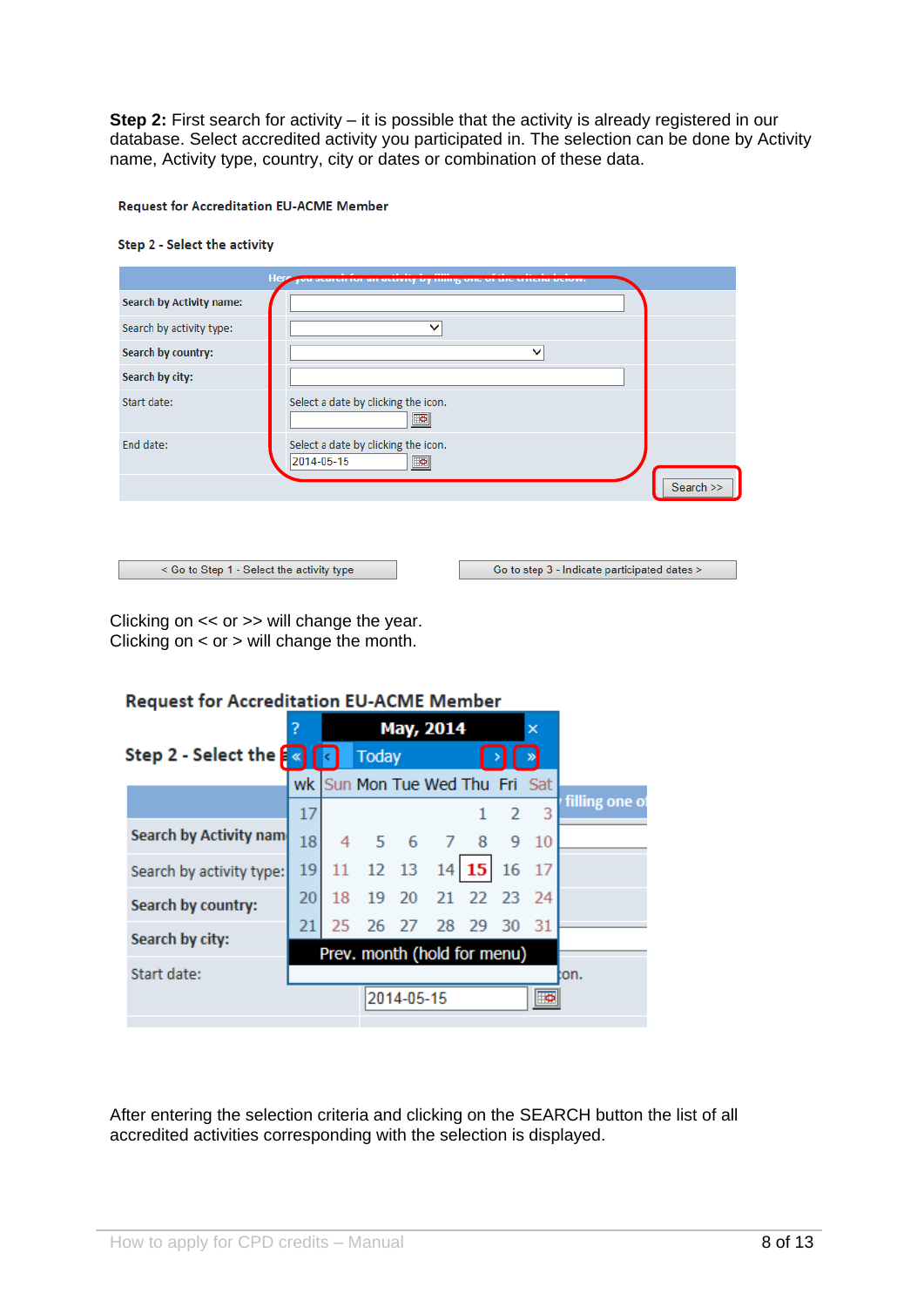| The activities below match you search criteria.<br>Please select an activity from the results below or change your search criteria and search again. |                                                                                                                                                                   |                     |                |
|------------------------------------------------------------------------------------------------------------------------------------------------------|-------------------------------------------------------------------------------------------------------------------------------------------------------------------|---------------------|----------------|
|                                                                                                                                                      | <b>Code / Name</b>                                                                                                                                                | <b>City</b>         | <b>Country</b> |
|                                                                                                                                                      | Code: 10160<br>Name: 29th Annual EAU Congress<br>From: Friday 11th of April 2014<br>Till: Tuesday 15th of April 2014                                              | <b>Stockholm</b>    | Sweden         |
|                                                                                                                                                      | Code: HOA14/3-pa<br>Name: Bioformatics and Oncology: From Research to Clinical Practice<br>From: Thursday 10th of April 2014<br>Till: Thursday 10th of April 2014 | Thessaloniki Greece |                |
|                                                                                                                                                      | <b>Code: PUA14/12</b><br>Name: Two-day hands-on urodynamics training<br>From: Thursday 10th of April 2014<br>Till: Friday 11th of April 2014                      | Warsaw              | Poland         |
|                                                                                                                                                      |                                                                                                                                                                   |                     |                |

< Go to Step 1 - Select the activity type Go to step 3 - Indicate participated dates >

You need to mark the activity you participated in and click on the button  $Go$  to step  $3 -$ Indicating participating dates.

In **step 3** you need to indicate which date(s) you participated in the accredited activity.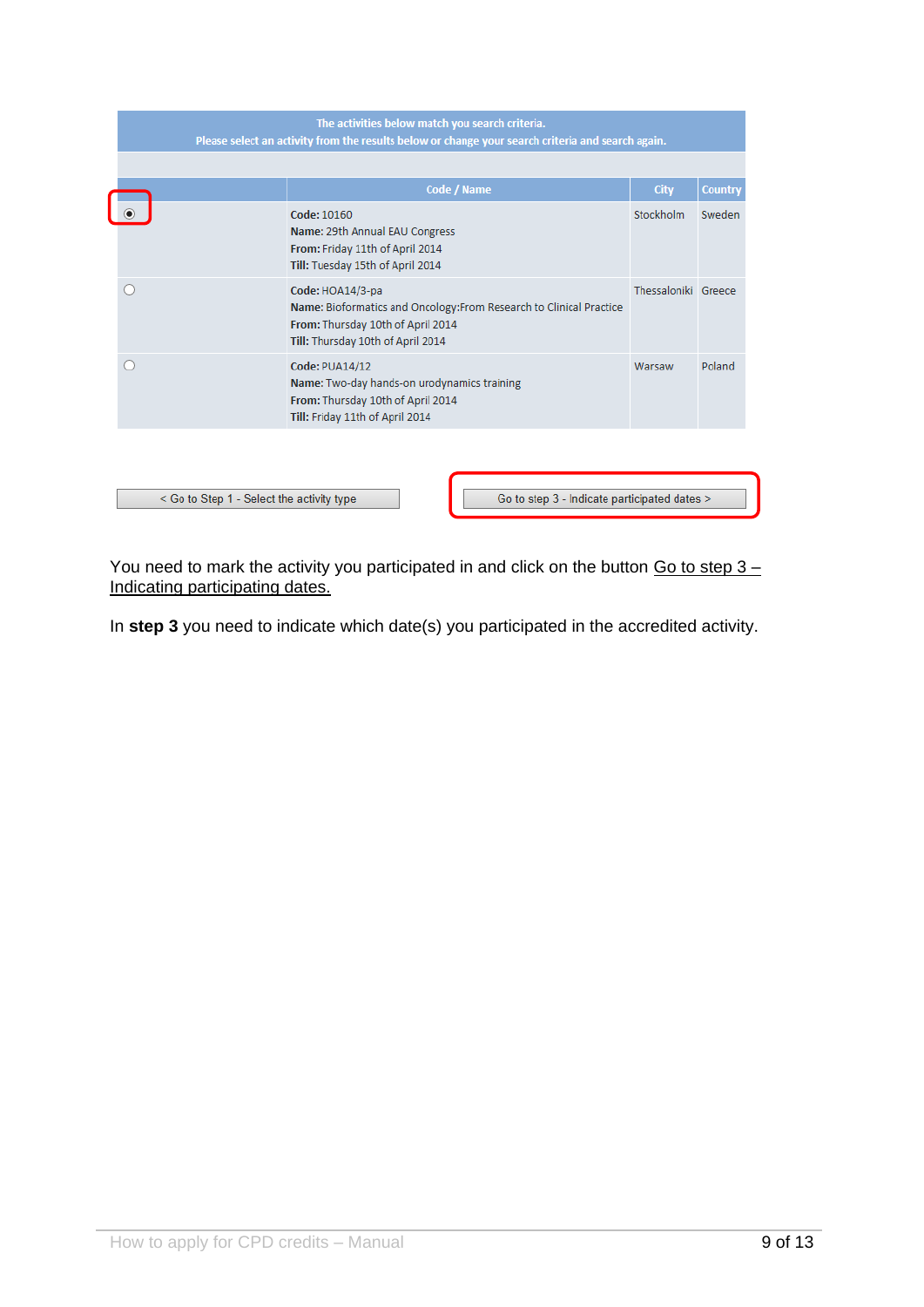#### **Request for Accreditation EU-ACME Member**

#### Step 3 - Indicate the dates and teaching hours

| <b>Personal and activity details</b> |                                                                                         |  |
|--------------------------------------|-----------------------------------------------------------------------------------------|--|
| Requestor:                           | Mrs. B. Adamczyk<br>Mr. E.N. Van Kleffensstraat 5<br>6842 CV Arnhem<br>Netherlands, The |  |
| Title of the activity:               | ADVANCED COURSE IN LAPAROSCOPIC UROLOGICAL SURGERY                                      |  |
| Activity code:                       | 10263                                                                                   |  |
| Type of activity:                    | Course                                                                                  |  |
| City:                                | <b>BARRETOS - SP</b>                                                                    |  |
| Country:                             | <b>Brazil</b>                                                                           |  |
| Start day:                           | Thursday 24th of April 2014                                                             |  |
| End day:                             | Saturday 26th of April 2014                                                             |  |
| <b>Total credits:</b>                | 18.00                                                                                   |  |

| Please indicate the dates you have been participated in the event: |              |                    |  |
|--------------------------------------------------------------------|--------------|--------------------|--|
| Date                                                               | <b>Hours</b> |                    |  |
| 2014-04-24                                                         | 6.00         | $O$ Yes $\odot$ No |  |
| 2014-04-25                                                         | 6.00         | $O$ Yes $\odot$ No |  |
| 2014-04-26                                                         | 6.00         | $O$ Yes $\odot$ No |  |

| < Go to Step 2 - Select the activity | Go to step 4 - Add files > |
|--------------------------------------|----------------------------|
|                                      |                            |

After marking the date you need to click on the button Go to step 4 – Add files, where you will have the possibility of attaching the copies of document proof, e.g. certificate of attendance. By clicking on Select file(s) you will be able to upload the files from your computer.

| <b>Request for Accreditation EU-ACME Member</b> |        |
|-------------------------------------------------|--------|
| Step 4 - Add file with wea certificate / proof  |        |
| <b>Upload File</b><br>Browse                    |        |
| < Step 3 - Indicate the dates                   | Submit |

Clicking on the button SUBMIT will complete the procedure. The information will be send to the EU-ACME office and credits will be added to your account.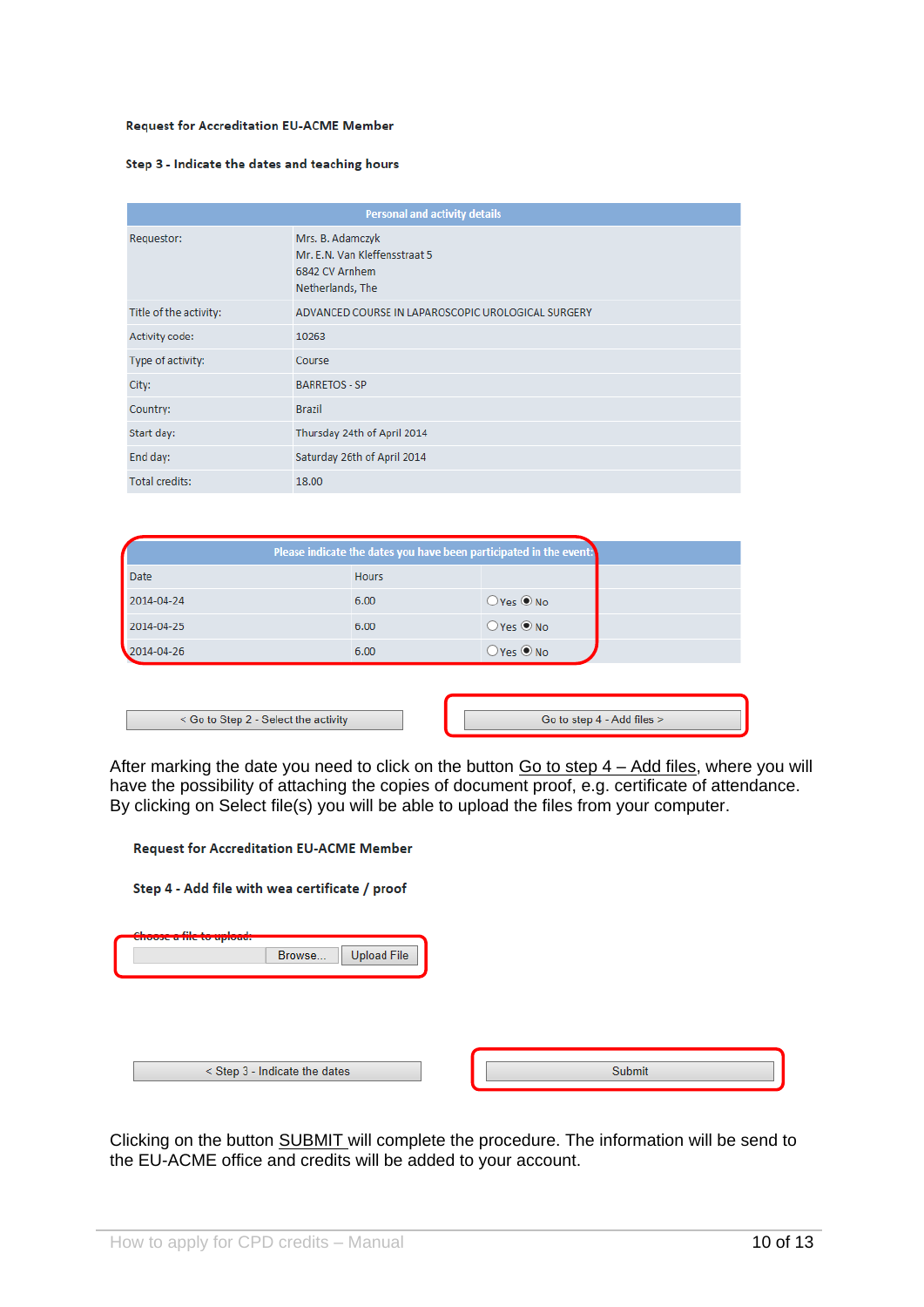#### **9. Requesting credit points for activities that are not on your listed yet – for activities NOT already registered in the database**

**Request for Accreditation EU-ACME Member** 

#### Step 1 - Select the activity type

|                               | 6842 CV Arnhem<br>Netherlands, The |
|-------------------------------|------------------------------------|
| <b>Other</b><br>Activity type | $\checkmark$                       |

Go to step 2 - Activity details >

**Step 1:** From the drop down list you need to select the activity type:

- "other" and click on the GO TO STEP 2 – ACTIVITY DETAILS button.

#### **Request for Accreditation EU-ACME Member**

#### Step 2 - Add activity details

|                                           | Please enter the activity details:                                 |
|-------------------------------------------|--------------------------------------------------------------------|
| Title of the activity:                    |                                                                    |
| Type of activity:                         | $\checkmark$                                                       |
| Subtype of activity:                      | $\checkmark$                                                       |
| City:                                     |                                                                    |
| Country:                                  | $\checkmark$                                                       |
| Website:                                  |                                                                    |
| Start day:                                | Select a date by clicking the icon.<br>$\boxed{5}$                 |
| End day:                                  | Select a date by clicking the icon.<br>$\blacksquare$              |
| Note:                                     | △                                                                  |
|                                           |                                                                    |
|                                           | Please indicate the dates you have been participated in the event: |
|                                           |                                                                    |
| Date:                                     | Number of hours:<br>0<br>+ Click to<br>$\boxed{\circ}$             |
|                                           |                                                                    |
| < Go to step 1 - Select the activity type | Go to step 3 - Add file with a certificate / proof >               |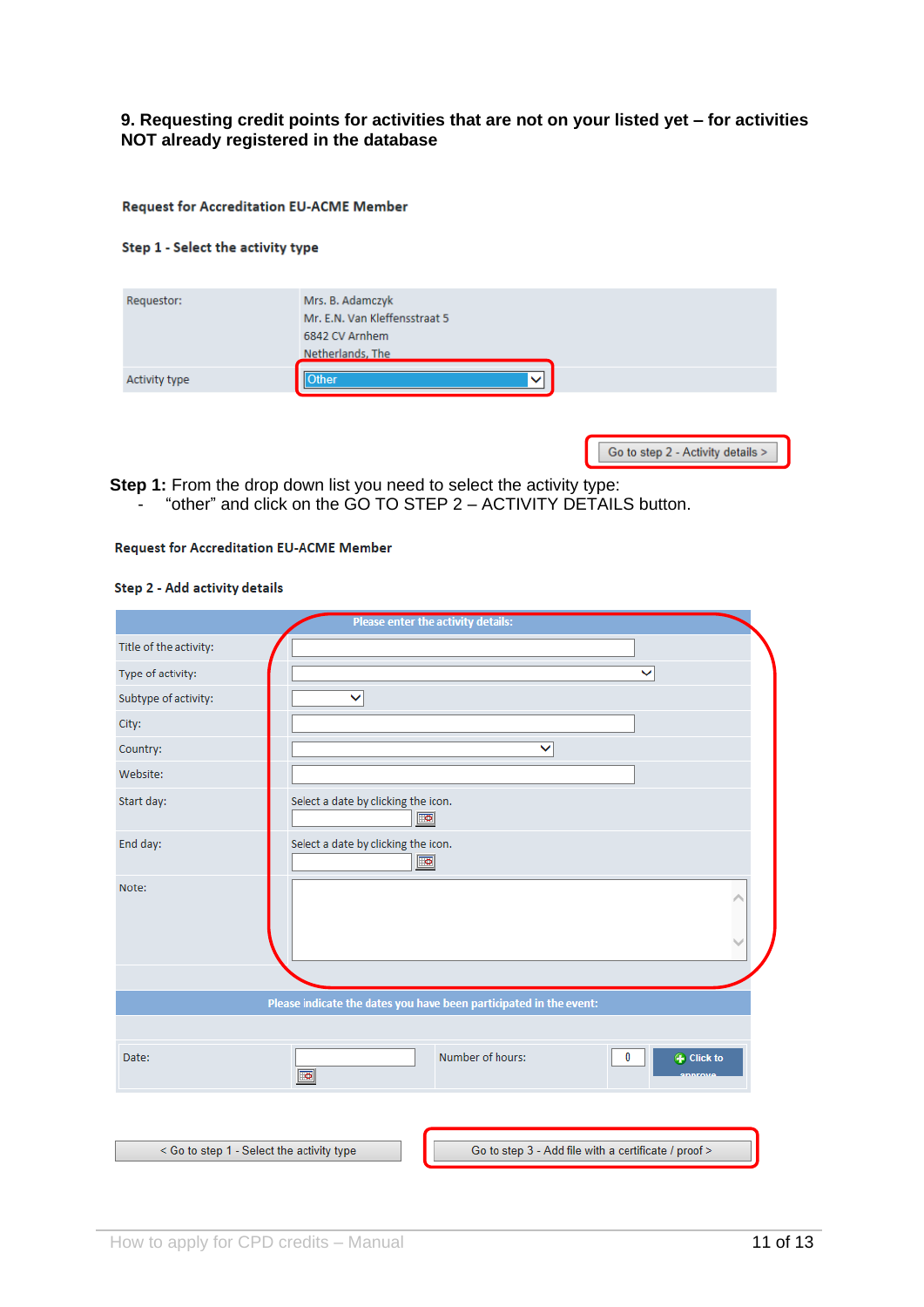### **EU \* ACME**

| <b>About EU-ACME</b>               | <b>CME/CPD credit system</b>                        | Physicians                                | <b>CME</b> providers                                               | Contact | <b>MyCME</b>                                         |
|------------------------------------|-----------------------------------------------------|-------------------------------------------|--------------------------------------------------------------------|---------|------------------------------------------------------|
|                                    | <b>Request for registration of CME/CPD activity</b> |                                           |                                                                    |         |                                                      |
| Personal data                      | <b>Request for Accreditation EU-ACME Member</b>     |                                           |                                                                    |         |                                                      |
| <b>Edit personal data</b>          | <b>Step 2 - Add activity details</b>                |                                           |                                                                    |         |                                                      |
| <b>Change password</b>             |                                                     |                                           | Please enter the activity details:                                 |         |                                                      |
| <b>Credit Registry Report</b>      | Title of the activity:                              |                                           |                                                                    |         |                                                      |
| <b>Accreditation of activities</b> | Type of activity:                                   |                                           |                                                                    |         | v                                                    |
| <b>Request for European</b>        | Subtype of activity:                                | v                                         |                                                                    |         |                                                      |
| accreditation of LEE               | City:                                               |                                           |                                                                    |         |                                                      |
| <b>Request for registration of</b> | Country:                                            |                                           |                                                                    | v       |                                                      |
| <b>CME/CPD activity</b>            | Website:                                            |                                           |                                                                    |         |                                                      |
| <b>Contact the EU-ACME office</b>  | Start day:                                          |                                           | Select a date by clicking the icon.<br>ाठ                          |         |                                                      |
|                                    | End day:                                            |                                           | Select a date by clicking the icon.<br>$\boxed{\circ}$             |         |                                                      |
|                                    | Note:                                               |                                           |                                                                    |         |                                                      |
|                                    |                                                     |                                           | Please indicate the dates you have been participated in the event: |         |                                                      |
|                                    | Date:                                               | $\boxed{\circ}$                           | Number of hours:                                                   |         | $\overline{+}$ Click to<br>$\mathbf{0}$              |
|                                    |                                                     | < Go to step 1 - Select the activity type |                                                                    |         | Go to step 3 - Add file with a certificate / proof > |

When you enter activity details please select the date and insert the number of hours.

Welcome B. Adamczyk | Sign out

|       | Please indicate the dates you have been participated in the event: |                  |                                                      |
|-------|--------------------------------------------------------------------|------------------|------------------------------------------------------|
| Date: | $\overline{\phantom{a}}$                                           | Number of hours: | + Click to<br>annroya                                |
|       | < Go to step 1 - Select the activity type                          |                  | Go to step 3 - Add file with a certificate / proof > |

Then click on this button – Click to approve.

You will be automatically forwarded to the next page.

If you have participated in the event more than only one day, please click on button – back to Step 2.

| <b>EU * ACME</b><br>Welcome B. Adamczyk                       |                                                     |                                                                     |                      |         |                              | Sign out |
|---------------------------------------------------------------|-----------------------------------------------------|---------------------------------------------------------------------|----------------------|---------|------------------------------|----------|
| <b>About EU-ACME</b>                                          | <b>CME/CPD credit system</b>                        | <b>Physicians</b>                                                   | <b>CME</b> providers | Contact | <b>MVCME</b>                 |          |
|                                                               | <b>Request for registration of CME/CPD activity</b> |                                                                     |                      |         |                              |          |
| <b>Personal data</b>                                          | <b>Request for Accreditation EU-ACME Member</b>     |                                                                     |                      |         |                              |          |
| <b>Edit personal data</b>                                     |                                                     | Step 3 - Add file with a certificate / proof                        |                      |         |                              |          |
| <b>Change password</b>                                        |                                                     |                                                                     |                      |         |                              |          |
| <b>Credit Registry Report</b>                                 |                                                     | Choose a file to upload (4 MB max):<br><b>Upload File</b><br>Browse |                      |         |                              |          |
| <b>Accreditation of activities</b>                            |                                                     |                                                                     |                      |         |                              |          |
| <b>Request for European</b><br>accreditation of LEE           |                                                     | < Step 2 - Add activity details                                     |                      |         | Send accreditation request > |          |
| <b>Request for registration of</b><br><b>CME/CPD activity</b> |                                                     |                                                                     |                      |         |                              |          |

Please repeat this for all days until all dates of participation were inserted. Afterwards please enter for all days the number of hours of participation time.

If all entries have been made click on the button GO TO STEP 3 – ADD FILE WITH A CERTIFICATE / PROOF, were you will have the possibility to attach documents, e.g. certificates of attendance.